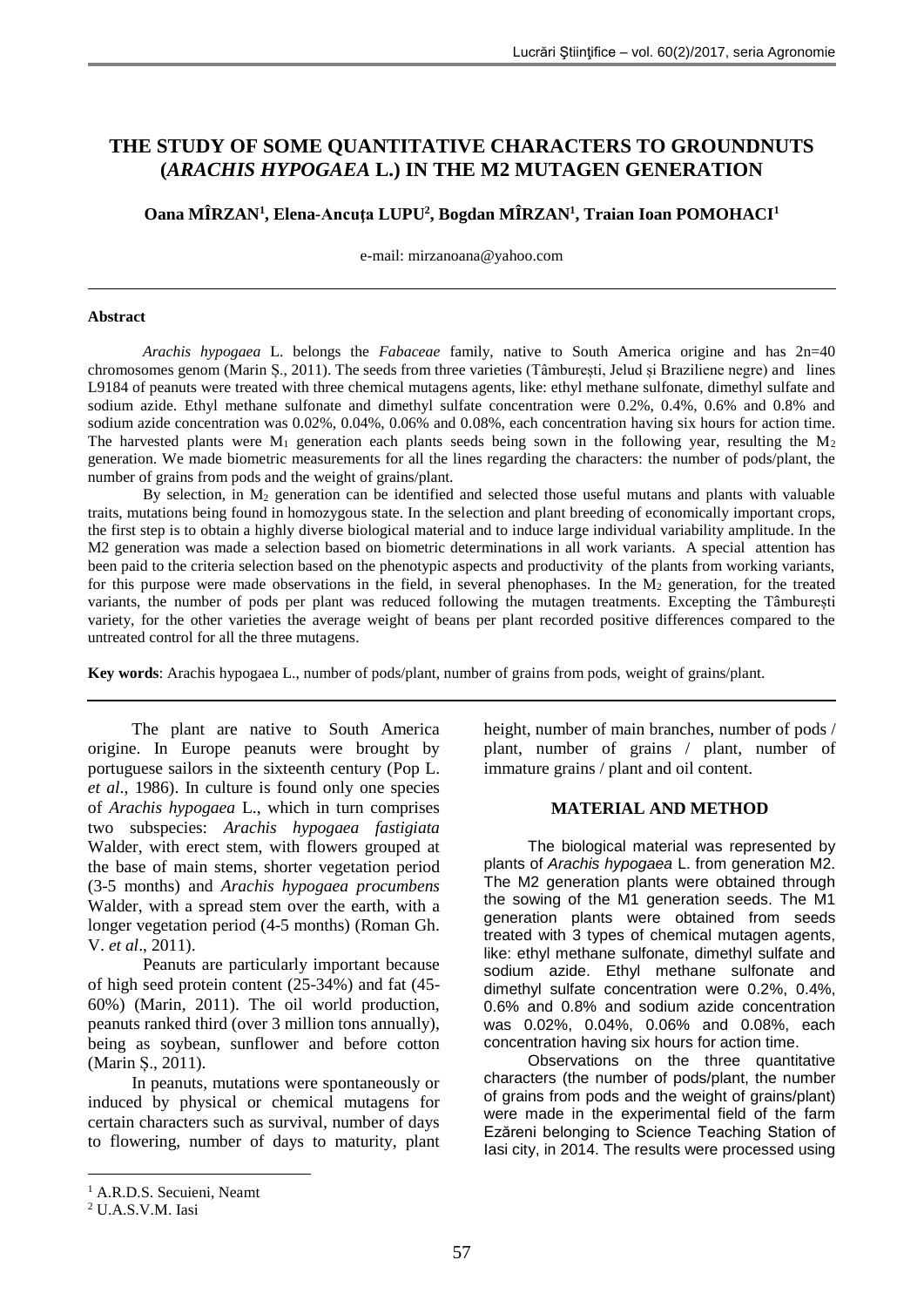mathematical and statistical methods: analysis of variance and differences limit.

## **RESULTS AND DISCUSSION**

In the case of the *Tâmbureşti* variety, the lower values of the control sample in terms of the number of mature pods per plant were found to the treatment with ethyl methanesulfonate at concentrations of 0.2% (3.93), 0.4% (6.6) and 0.6% (11.26) (very significant differences ). A decrease in the number of mature pods per plant was also recorded in the dimethyl sulphate treatments, the difference from the control sample being distinctly significant at concentrations of  $0.2\%$  (4.6) and  $0.4\%$  (5.6) and very significant at concentrations of 0.6% (11.27 ) and 0.8% (13.6). In sodium azide treatments, there were also a decrease in the number of mature pods per plant at concentrations of 0.04% (6.26) and 0.06% (11.93), the differences being very significant. For the *Jelud* variety in the case of dimethyl sulphate treatment, the number of mature pods per plant recording decreases, the differences were very significant at concentrations of 0.6% (4.6) and 0.8% (7.93) compared to the untreated control sample (*figure 1*).

The *Braziliene negre* variety at treatment with ethyl methanesulfonate at concentrations of 0.4% (4.27) and 0.6% (7.6) caused a very significant decrease in the number of mature pods per plant compared to the untreated control sample. Regarding to the number of mature pods per plant on dimethyl sulphate treatment, at concentrations of 0.6% (6.27) and 0.8% (8.6) showed very significant negative differences from the control sample. In the case of sodium azide treatment, the differences from the control were negative, distinctly significant, at concentration of 0.02% (3.26) and very significant at concentrations of 0.04% (6.6) and 0.06% (10.6) (*figure 1*).

The line *L 9184*, treatment with ethyl methanesulfonate caused a decrease in the number of mature pods per plant, the differences being distinctly significant at concentration of 0.2% (1.97) and very significant at concentration of 0.4% (3.63) and 0.6% (4.97) compared to the untreated control sample. Treatments with dimethyl sulphate had a decrease in the number of mature pods per plant at concentrations of 0.4% (3.63), 0.6% (6.3) and 0.8% (7.96), the difference from the control sample being very significant. Following the treatment with sodium azide, the differences were negative, distinctly significant at concentration of 0.04% (2.3) and very significant at concentration of 0.06% (5.63) (*figure 1*).

Treatments with the three mutagens have reduced the number of grains from pods. Dimethyl sulfate determined significant differences from the control sample at concentration of 0.2% (0.2) and distinctly significant differences at concentrations of 0.6% (0.32) and 0.8% (0, 34) (*figure 2*).

Sodium azide treatments at concentrations of 0.04% (0.31) and 0.06% (0.5) determined differences from the control sample very significant compared to the untreated control. The *Jelud* variety, etil methanesulfonate treatments had an increase effect the number of grains from pods at concentration of 0.4% (0.55). The control sample had an average 2.21. An increase in the number of grains from pods was also achieved in the treatment with dimethyl sulphate at concentrations of 0.4% (0.29) and 0.6% (0.58), the differences being distinctly significant and very significant compared to the control sample. The stimulatory effect on the number of grains from pods in the use of sodium azide showed a very significant differences at concentration of 0.02%  $(0.45)$  and  $0.04\%$   $(0.22)$  compared to the control sample (*figure 2*).

In the *Braziliene negre* variety at concentrations of 0.2% (0.33), 0.6% (0.36) and 0.8% (0.33) in the case of dimethyl sulphate treatments resulted a stimulating effect on the number of grains from pods, with significant differences compared to the control sample. The stimulative effect on the number of grains from pods after using sodium azide showed distinctly significant differences in concentration of 0.06% (0.43) compared to the control sample (*figure 2*)

In the case of the number of grains from pods, the control sample of line *L9184* recorded an average of 2.63. The effects of reducing the number of grains from pods were evident after treatment with ethyl methanesulfonate at concentration of 0.4% (0.46) and 0.6% (0.62) compared to the control sample. Dimethyl sulphate at concentration of 0.6% (0.43) and 0.8% (0.43) results a decrease in the number of grains from pods, with distinctly significant differences (*figure 2*).

The treatments with the three mutagenic substances in the *Tâmburești* variety determined a decreased of the weight of the grains per plant compared to the control sample. Differences in treatment with sodium azide at concentrations of 0.06% (4.94) was negative, very significant compared with the control sample. Dimethyl sulfate had an effect of reducing the average weight of the grains per plant, the differences being very significant at concentrations of 0.6% (1.49) and 0.8% (2.44) compared to the control sample(*figure3*).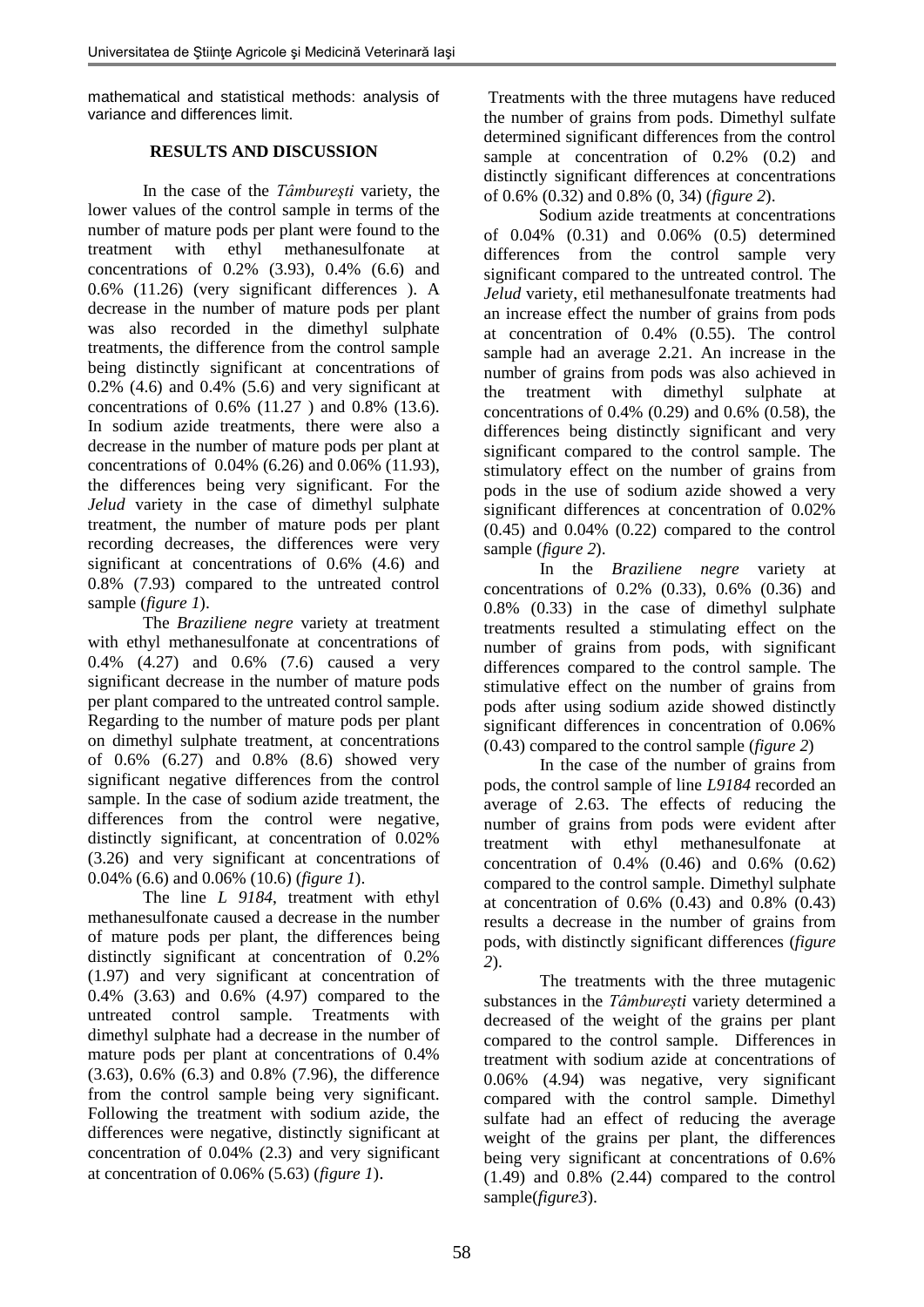

Figure 1 **The influence of the mutagen agents on the number of pods per plant in M2 generation**



Figure 2 **The influence of the mutagen agents on the mean number of the grains per pods M2 generation**



Figure 3 **The influence of the mutagen agents on the mean weight of the grains per plant (g) in the M<sup>2</sup> generation**